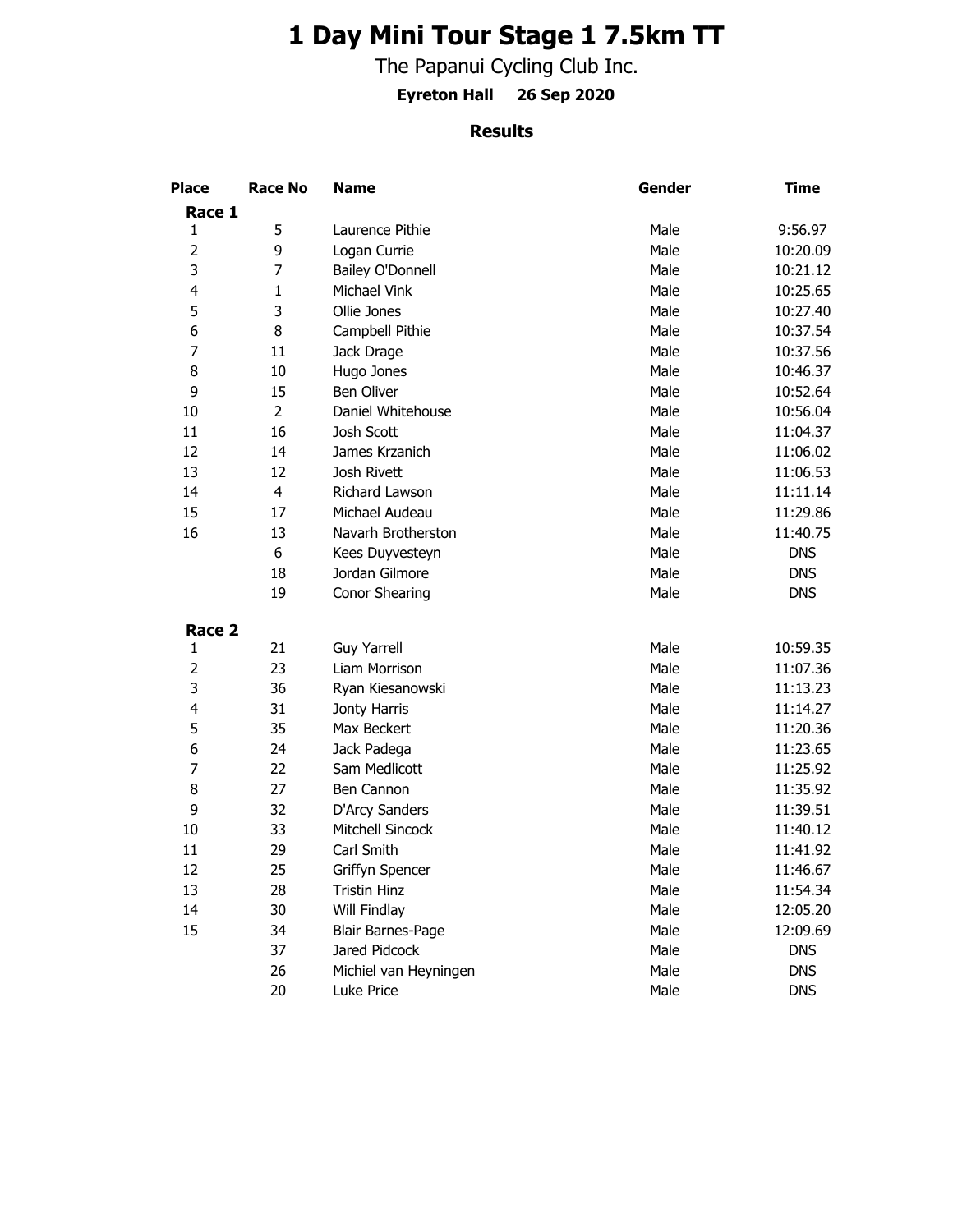| Race 3                  |     |                        |        |            |
|-------------------------|-----|------------------------|--------|------------|
| $\mathbf{1}$            | 43  | Henrietta Christie     | Female | 11:30.48   |
| $\overline{2}$          | 44  | Andrew Davidson        | Male   | 11:44.83   |
| 3                       | 39  | <b>Chris Andrews</b>   | Male   | 11:46.99   |
| $\overline{\mathbf{4}}$ | 50  | Charlotte Spurway      | Female | 11:47.65   |
| 5                       | 52  | <b>Richard Quested</b> | Male   | 11:51.65   |
| 6                       | 45  | <b>Nick Emerson</b>    | Male   | 12:01.24   |
| 7                       | 46  | Lewis Davidson         | Male   | 12:02.20   |
| 8                       | 40  | Glenn Kempton          | Male   | 12:02.46   |
| 9                       | 41  | Alastair Duff          | Male   | 12:04.01   |
| 10                      | 42  | David Roche            | Male   | 12:07.54   |
| 11                      | 53  | Jenna Borthwick        | Female | 12:07.96   |
| 12                      | 47  | Annamarie Lipp         | Female | 12:11.72   |
| 13                      | 51  | Ashley Dawson          | Male   | 12:12.71   |
| 14                      | 49  | Dennis Parker          | Male   | 12:35.37   |
| 15                      | 48  | Emma Smith             | Female | 12:39.46   |
|                         | 38  | Flynn Morgan           | Male   | <b>DNS</b> |
|                         | 54  | George McDonald        | Male   | <b>DNS</b> |
| Race 4                  |     |                        |        |            |
| 1                       | 75  | Stephen Mark           | Male   | 12:04.85   |
| $\overline{2}$          | 72  | James Grayling         | Male   | 12:15.30   |
| 3                       | 62  | Lee Hatton             | Male   | 12:16.03   |
| 4                       | 67  | Erin Downie            | Female | 12:16.46   |
| 5                       | 60  | Sara Harnett-Kikstra   | Female | 12:23.19   |
| 6                       | 66  | Fiona Dowling          | Female | 12:26.06   |
| 7                       | 68  | Amye Kellow            | Female | 12:30.93   |
| 8                       | 74  | Martin O'Brien         | Male   | 12:38.98   |
| 9                       | 64  | Jason Smith            | Male   | 12:43.35   |
| 10                      | 71  | Mikaela Grant          | Female | 12:43.46   |
| 11                      | 56  | Gareth Morgan          | Male   | 12:46.69   |
| 12                      | 58  | Leon Hextall           | Male   | 12:54.09   |
| 13                      | 73  | Craig Muir             | Male   | 13:02.43   |
| 14                      | 61  | <b>Michael Sanders</b> | Male   | 13:09.15   |
| 15                      | 65  | Meg Barnes             | Female | 13:10.74   |
| 16                      | 55  | Myles O'Donnell        | Male   | 13:12.77   |
| 17                      | 70  | Lance Barnes           | Male   | 13:14.22   |
| 18                      | 57  | Ruth Robertson         | Female | 13:29.99   |
| 19                      | 63  | Sian Morgan            | Female | 13:31.35   |
|                         | 101 | Duncan Turnbull        | Male   | <b>DNS</b> |
|                         | 59  | Robert Campfens        | Male   | <b>DNS</b> |
|                         | 69  | Paul McLauchlan        | Male   | <b>DNS</b> |